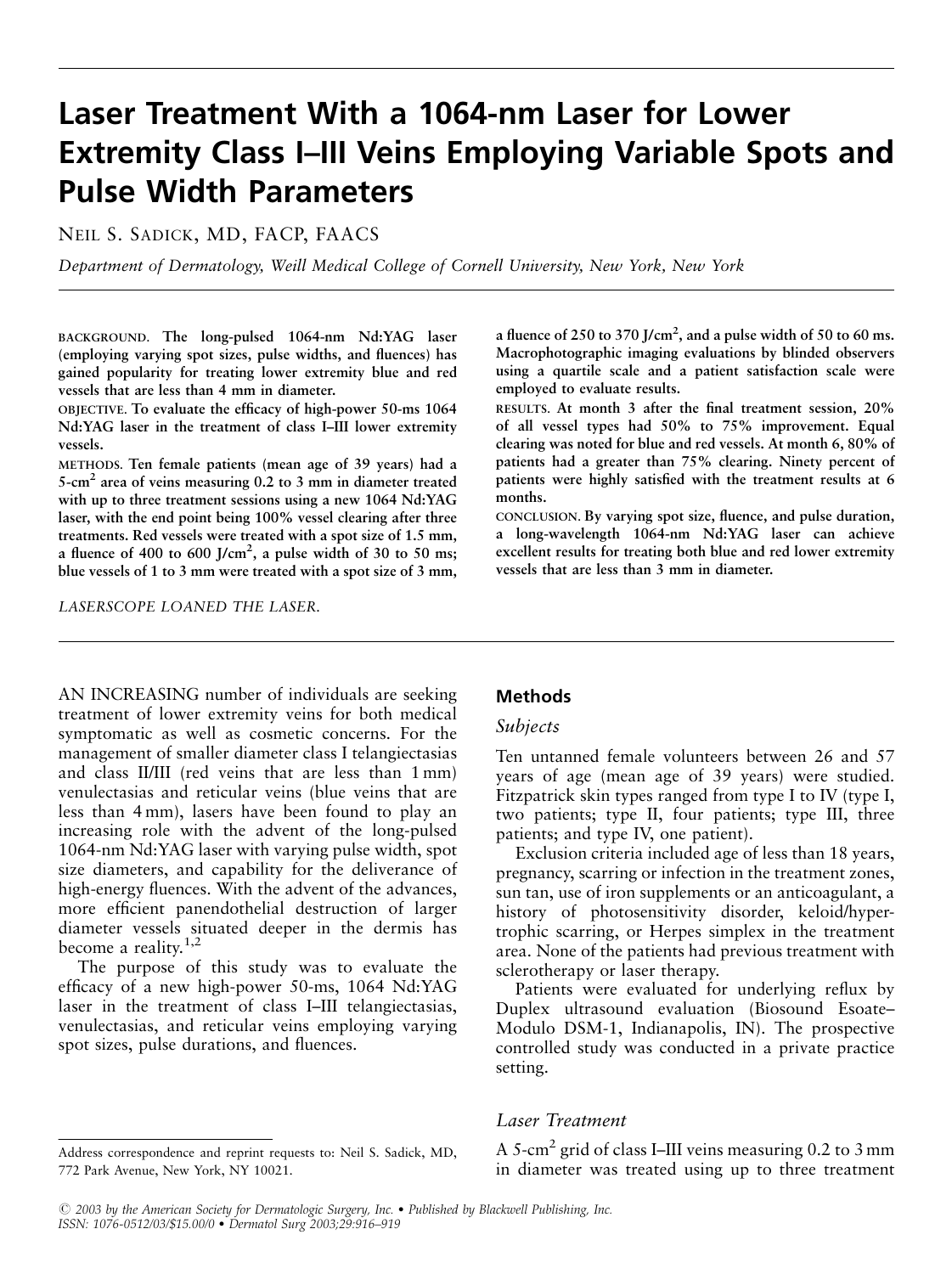sessions with the targeted endpoint being 100% vessel clearing with the Laserscope Lyra (Laserscope, San Jose, CA). Patients were treated at monthly intervals. The vessels were located on the inner and outer thighs. All treatment sites were outlined with indelible marker, with the midinguinal crease and midpatellar notch as reference points. Symmetrical matched areas on the contralateral leg served as the control. These laser parameters were employed: red vessels, less than 1 mm; spot size,  $1.5$  mm; fluence,  $400$  to  $600$  J/cm<sup>2</sup>; pulse width, 30 to 50 ms; and blue vessels, 1 to 3 mm; spot size,  $3 \text{ mm}$ ; fluence,  $250$  to  $370 \text{ J/cm}^2$ ; pulse width, 50 to 60 ms. Eighteen-millimeter compression was employed during waking hours for a period of 2 weeks. Up to three treatment sessions were employed, with the endpoint being 100% total vessel clearing.

A gliding motion was used after application of a thin coat of cooling gel. Each treatment spot was precooled and then postcooled for several seconds using the contact handpiece  $(4^{\circ}C)$ . The technique of repetitive single pulses was applied to each vein employment both before and after cooling.

## Evaluation

Macrophotographic digital imaging was carried out using the Sony Mavica FD1 (Sony, Tokyo, Japan) immediately after treatment and at months 1, 3, and 6 after treatment.

Percentage clearing and side effects, including thrombus formations, erythema, matting, crusting, hyperpigmentation, and bruising, were determined by two nontreating blinded physicians comparing macrophotographic digital images. The response to treatment was rated on a quartile system:  $0 = no$  clearing,  $1 = 10\%$  to 25% clearing,  $2 = 26\%$  to 50% clearing,  $3 = 51\%$  to 75% clearing, and  $4 = 76\%$  to 100% clearing. In addition, a patient satisfaction score  $(A = not satisfied, B = somewhat satisfied, and$ 

 $C =$  highly satisfied) was recorded by a posttreatment questionnaire.

Immediate response was assessed by the treating physician, with vessel contraction and immediate pigment darkening being the chosen end points of treatment.

### Results

At month 3 after the final or third treatment session, 20% of the patients had a 50% to 75% improvement of vessel clearing. Both red and blue vessels appeared to respond equally (Table 1). At month 6, 80% of the patients had greater than a 75% improvement of vessel clearing (Figure 1 and Table 2).

A mean of 2.5 treatment sessions was employed throughout the study, with five patients achieving 100% clearing in less than the maximum three

Table 1. Results at 1 Month After Laser Treatment

| Rating      | Number of Patients ( $N = 10$ ) |
|-------------|---------------------------------|
| <b>None</b> |                                 |
| 0% to 25%   |                                 |
| 26% to 50%  |                                 |
| 51% to 75%  | ∩                               |
| 76% to 100% | O                               |

| Table 2. Results at 3 Months After Laser Treatment |  |  |  |  |  |
|----------------------------------------------------|--|--|--|--|--|
|----------------------------------------------------|--|--|--|--|--|

| Rating      | Number of Patients ( $N = 10$ ) |
|-------------|---------------------------------|
| None        | O                               |
| 0% to 25%   | O                               |
| 26% to 50%  |                                 |
| 51% to 75%  |                                 |
| 76% to 100% | 8                               |
|             |                                 |



Figure 1. Percentage clearance at months 1 and 3 after 1064 Nd:YAG treatment of Class I–III veins ( $N = 10$ ).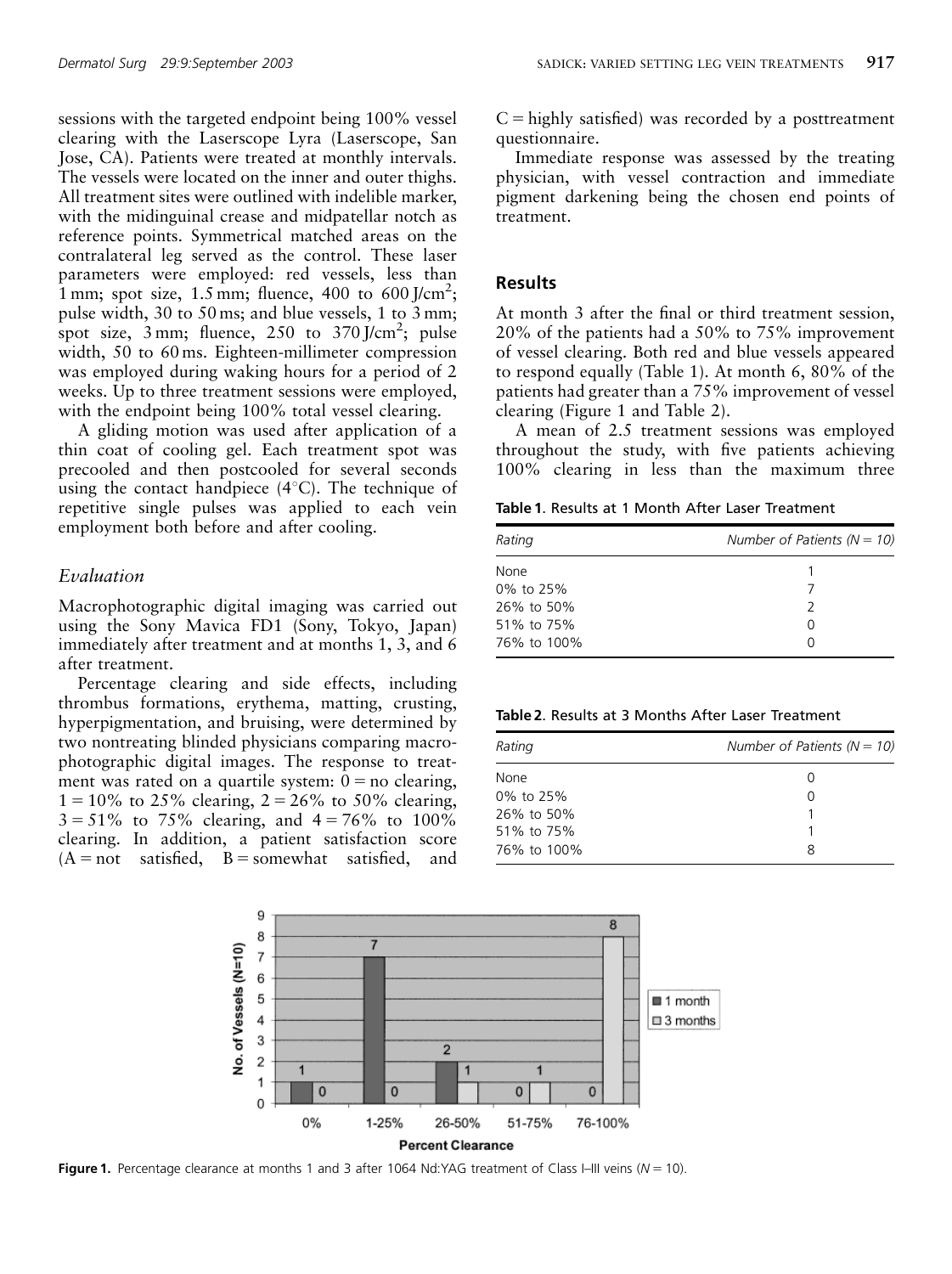Table 3. Patient Satisfaction With 1064 Nd:YAG Laser **Treatment** 

| Patient Number ( $N = 10$ ) |  |  |
|-----------------------------|--|--|
|                             |  |  |
|                             |  |  |
|                             |  |  |
|                             |  |  |

Table 4. Side Effects of Treatment

| Side Effect            | Month 3 | Month 6 |  |
|------------------------|---------|---------|--|
| Thrombus               |         |         |  |
| Telangiectatic matting |         |         |  |
| Blistering/crusting    |         |         |  |
| Hyperpigmentation      |         |         |  |
| <b>Bruising</b>        |         |         |  |

sessions.<sup>2</sup> Ninety percent of patients claimed to be highly satisfied with the treatment results of 6 months (Table 3).

The major side effects in terms of treatment were hyperpigmentation in 20% (two patients), bruising in 20% (two patients), superficial focal blistering and crusting in 10% (one patient), and telangiectatic matting in 10% (one patient). Pigmentation and crusting resolved in all cases without therapy when examined at month 6 (Table 4).

Moderate treatment discomfort was a universal patient complaint, although tolerated by all patients. Newer topical anesthetics are being studied in this regard. A patient treated in this study is shown in Figure 2.

#### **Discussion**

Previous studies, including that reported by the author, have advocated a bimodal approach to the treatment of leg veins where shorter wavelengths (500 to 600 nm) are used to treat class I oxygenated reddish telangiectasia and longer wavelengths (800 to 1,100 nm) are used to treat class II–III deoxygenated blue venule ectasia and reticular veins with over 75% improvement in the management of blue and red vessels less than 4 mm in diameter (Table 3). $^{3,4}$ 

However, this approach requires the use of two lasers or a laser plus an intense pulsed light system in order to achieve the desired effects. The search subsequently evolved for a monomodal wavelength technology, which would address the varying size,





Figure 2. (a) Before Laserscope Lyra. (b) After Laserscope Lyra at 6 months posttreatment/3 treatments (3 months after last treatment session), more than 75% improvement. Settings were as follows: red vessels: spot size 1.5 mm, fluence 500 J/cm<sup>2</sup>, pulse width 40 ms; nad blue vessels: spot size 3 mm, fluence 310 J/cm<sup>2</sup>, pulse width 55 ms.

Table 5. Monomodal Approach to Treatment of Lower Extremity Vessels Employing the 1064 nm Nd:YAG Laser

| Pulse                        | Spot Size | Fluence  | Duration |
|------------------------------|-----------|----------|----------|
| Vessels less than 1 mm (red) | Small     | Hiah     | Short    |
| Vessels 1 to 3 mm (blue)     | Large     | Moderate | Lona     |

depth, and endothelial integrity associated with lower extremity vessels.

In this regard, clinical appearance has (Table 5) taught the laser surgeon that for small red vessels that are less than 1 mm, which are usually superficial red and have a high oxyhemoglobin saturation, small spot sizes of less than 2 mm, high fluences (350 to 600 J/ cm<sup>2</sup>), and short pulse durations of 15 to 30 ms are most effective.<sup>5-8</sup>

For larger blue vessels that are 1 to 4 mm, which are deeper and have a lower oxygenated hemoglobin